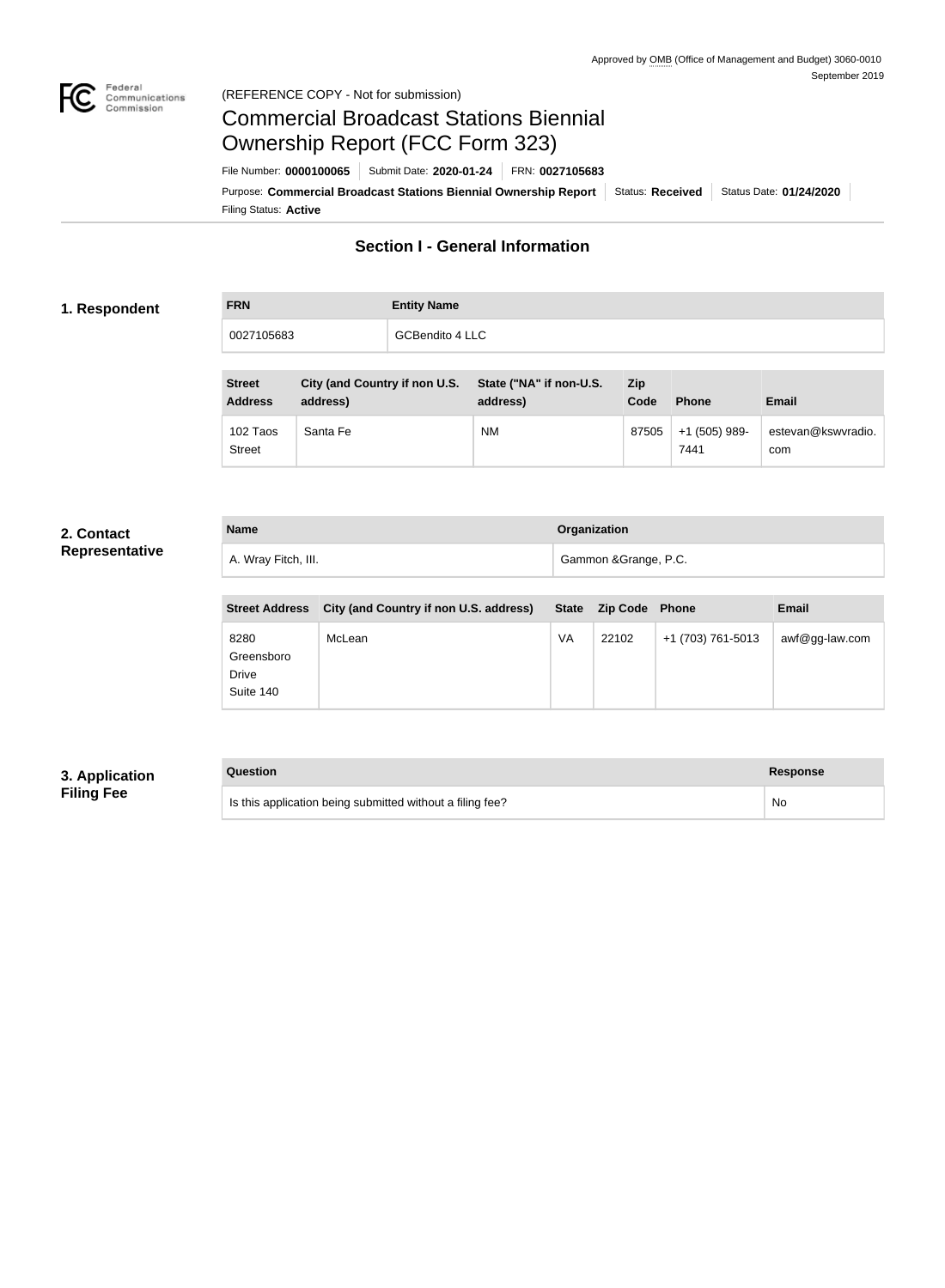| <b>Fees</b> | <b>Application Type</b> | <b>Form Number</b> | <b>Fee Code</b> | Quantity | <b>Fee Amount</b> | <b>Subtotal</b> |
|-------------|-------------------------|--------------------|-----------------|----------|-------------------|-----------------|
|             | Biennial                | Form 323           | <b>MAR</b>      |          | 85                | \$70.00         |
|             |                         |                    |                 |          | Total             | \$70.00         |

### **4. Nature of Respondent**

| (a) Provide the following information about the Respondent: |                                         |                           |
|-------------------------------------------------------------|-----------------------------------------|---------------------------|
|                                                             | <b>Relationship to stations/permits</b> | Licensee                  |
|                                                             | <b>Nature of Respondent</b>             | Limited liability company |

**(b) Provide the following information about this report:**

| <b>Purpose</b> | Biennial                                                                                                                                                                               |
|----------------|----------------------------------------------------------------------------------------------------------------------------------------------------------------------------------------|
| "As of" date   | 10/01/2019                                                                                                                                                                             |
|                | When filing a biennial ownership report or validating<br>and resubmitting a prior biennial ownership report, this<br>date must be Oct. 1 of the year in which this report is<br>filed. |

### **5. Licensee(s) and Station(s)**

### **Respondent is filing this report to cover the following Licensee(s) and station(s):**

| Licensee/Permittee Name | <b>FRN</b> |
|-------------------------|------------|
| GCBendito 4 LLC         | 0027105683 |

| Fac. ID No. | <b>Call Sign</b> | <b>City</b>     | <b>State</b> | <b>Service</b> |
|-------------|------------------|-----------------|--------------|----------------|
| 36194       | <b>KSWV</b>      | <b>SANTA FE</b> | <b>NM</b>    | AM             |
| 139602      | <b>K260CT</b>    | <b>SANTA FE</b> | <b>NM</b>    | <b>FX</b>      |

### **Section II – Biennial Ownership Information**

**1. 47 C.F.R. Section 73.3613 and Other Documents**

Licensee Respondents that hold authorizations for one or more full power television, AM, and/or FM stations should list all contracts and other instruments set forth in 47 C.F.R. Section 73.3613(a) through (c) for the facility or facilities listed on this report. In addition, attributable Local Marketing Agreements (LMAs) and attributable Joint Sales Agreements (JSAs) must be disclosed by the licensee of the brokering station on its ownership report. If the agreement is an attributable LMA, an attributable JSA, or a network affiliation agreement, check the appropriate box. Otherwise, select "Other." Non-Licensee Respondents, as well as Licensee Respondents that only hold authorizations for Class A television and/or low power television stations, should select "Not Applicable" in response to this question.

| Document Information                            |                                                          |  |  |
|-------------------------------------------------|----------------------------------------------------------|--|--|
| Description of contract or instrument           | Articles of Organization                                 |  |  |
| Parties to contract or instrument               | GCBendito 4 LLC; State of New Mexico                     |  |  |
| Date of execution                               | 10/2017                                                  |  |  |
| Date of expiration                              | No expiration date                                       |  |  |
| <b>Agreement type</b><br>(check all that apply) | Other<br><b>Agreement Type: Articles of Organization</b> |  |  |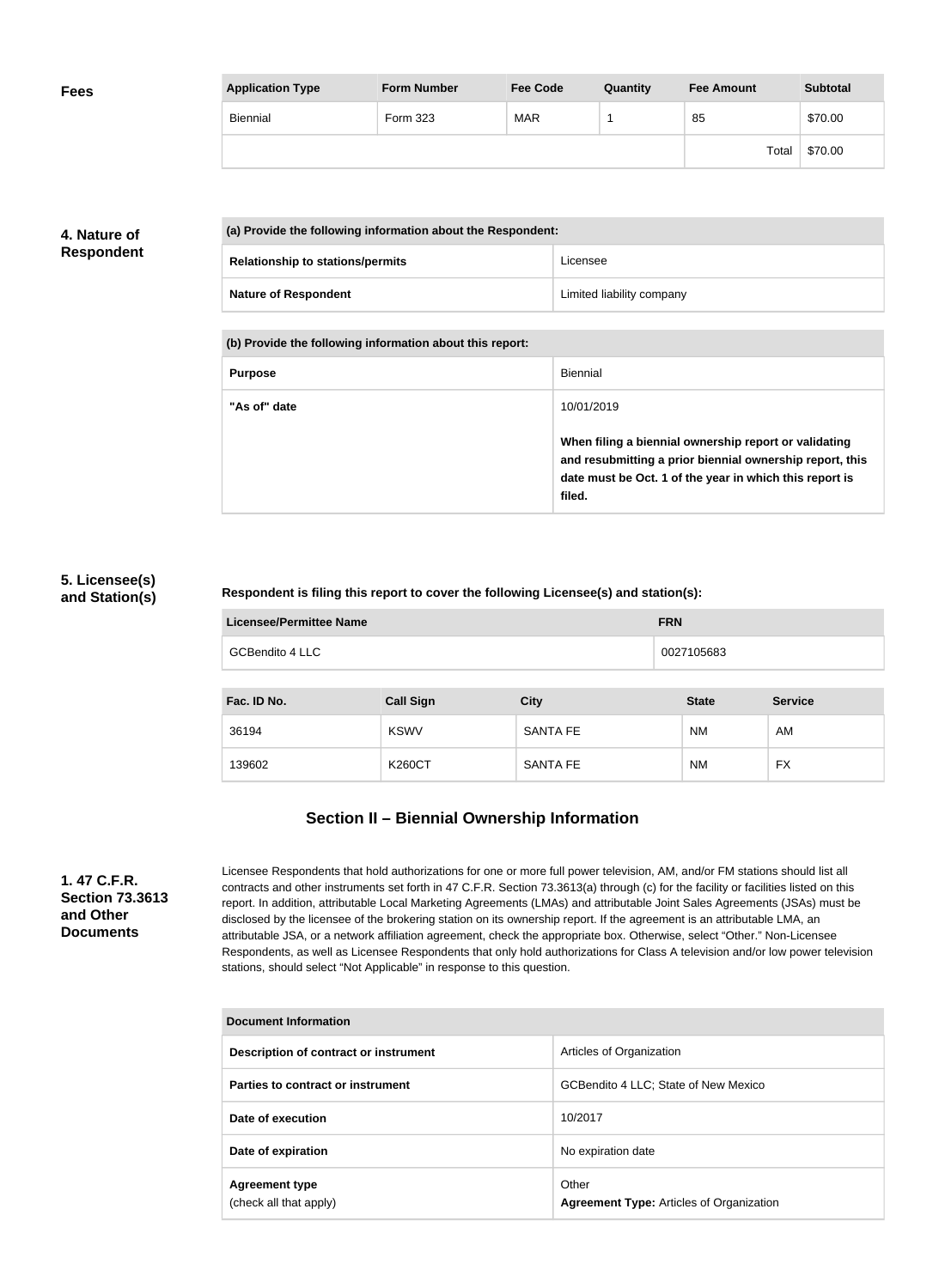| <b>Document Information</b>                     |                                                                                  |  |  |
|-------------------------------------------------|----------------------------------------------------------------------------------|--|--|
| Description of contract or instrument           | Limited Liability Company Operating Agreement                                    |  |  |
| Parties to contract or instrument               | Members of GCBendito 4, LLC                                                      |  |  |
| Date of execution                               | 10/2017                                                                          |  |  |
| Date of expiration                              | No expiration date                                                               |  |  |
| <b>Agreement type</b><br>(check all that apply) | Other<br><b>Agreement Type: Limited Liability Company Operating</b><br>Agreement |  |  |

### **2. Ownership Interests**

**(a)** Ownership Interests. This Question requires Respondents to enter detailed information about ownership interests by generating a series of subforms. Answer each question on each subform. The first subform listing should be for the Respondent itself. If the Respondent is not a natural person, also list each of the officers, directors, stockholders, non-insulated partners, non-insulated members, and any other persons or entities with a direct attributable interest in the Respondent pursuant to the standards set forth in 47 C.F.R. Section 73.3555. (A "direct" interest is one that is not held through any intervening companies or entities.) List each interest holder with a direct attributable interest in the Respondent separately.

Leave the percentage of total assets (Equity Debt Plus) field blank for an interest holder unless that interest holder has an attributable interest in the Respondent solely on the basis of the Commission's Equity Debt Plus attribution standard, 47 C.F.R. Section 73.3555, Note 2(i).

In the case of vertical or indirect ownership structures, list only those interests in the Respondent that also represent an attributable interest in the Licensee(s) for which the report is being submitted.

Entities that are part of an organizational structure that includes holding companies or other forms of indirect ownership must file separate ownership reports. In such a structure do not report, or file a separate report for, any interest holder that does not have an attributable interest in the Licensee(s) for which the report is being submitted.

Please see the Instructions for further detail concerning interests that must be reported in response to this question.

The Respondent must provide an FCC Registration Number for each interest holder reported in response to this question. Please see the Instructions for detailed information and guidance concerning this requirement.

| <b>FRN</b>                                              | 0027105683                                              |                      |                            |  |
|---------------------------------------------------------|---------------------------------------------------------|----------------------|----------------------------|--|
| <b>Entity Name</b>                                      | <b>GCBendito 4 LLC</b>                                  |                      |                            |  |
| <b>Address</b>                                          | PO Box                                                  |                      |                            |  |
|                                                         | <b>Street 1</b>                                         | 102 Taos Street      |                            |  |
|                                                         | <b>Street 2</b>                                         |                      |                            |  |
|                                                         | <b>City</b>                                             | Santa Fe             |                            |  |
|                                                         | State ("NA" if non-U.S.<br>address)                     | <b>NM</b>            |                            |  |
|                                                         | <b>Zip/Postal Code</b>                                  | 87505                |                            |  |
|                                                         | Country (if non-U.S.<br>address)                        | <b>United States</b> |                            |  |
| <b>Listing Type</b>                                     | Respondent                                              |                      |                            |  |
| <b>Positional Interests</b><br>(check all that apply)   | Respondent                                              |                      |                            |  |
| <b>Tribal Nation or Tribal</b><br><b>Entity</b>         | Interest holder is not a Tribal nation or Tribal entity |                      |                            |  |
| <b>Interest Percentages</b><br>(enter percentage values | Voting                                                  | 0.0%                 | <b>Jointly Held?</b><br>No |  |

#### **Ownership Information**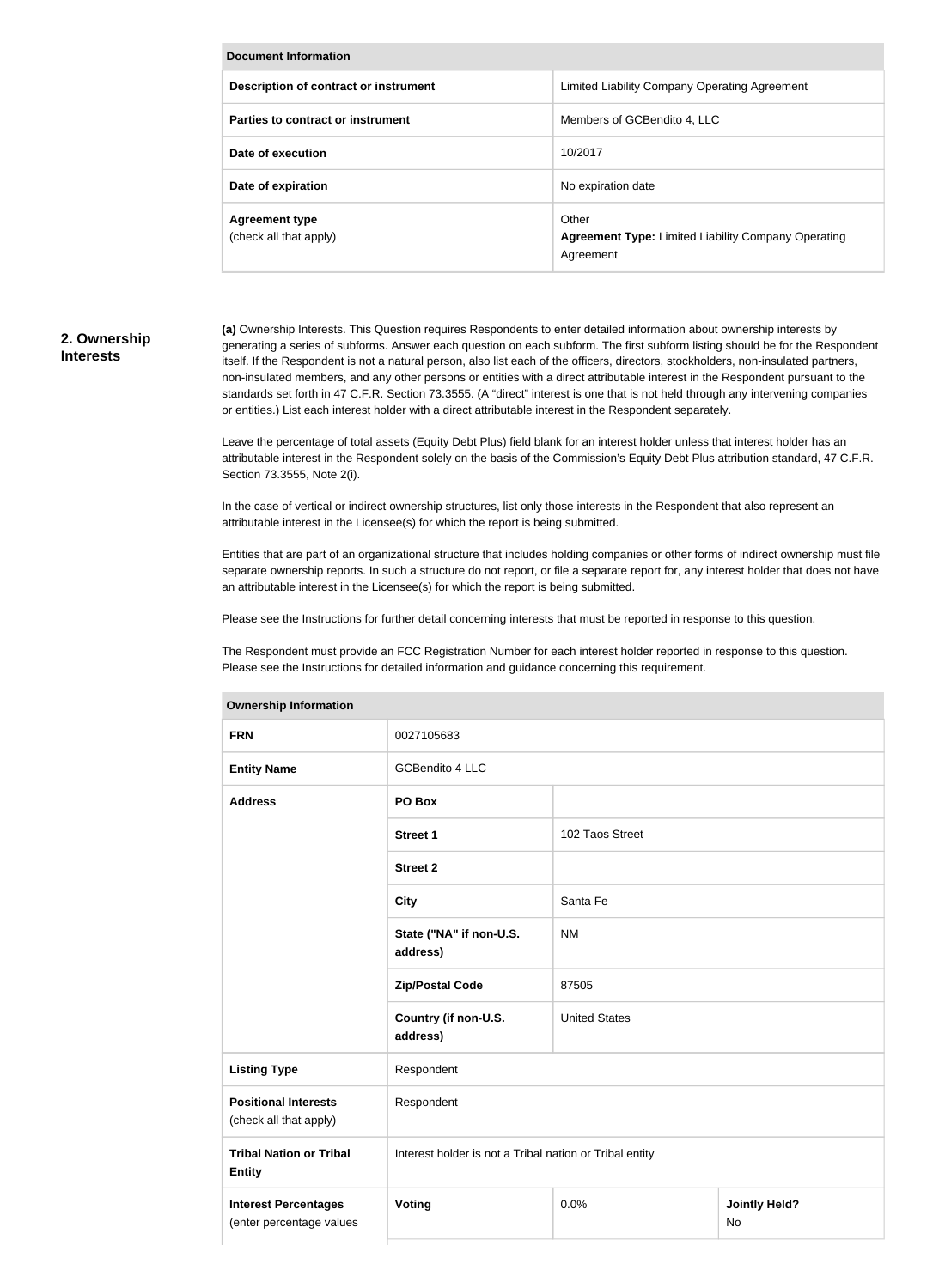| from 0.0 to 100.0) | <b>Equity</b>                                                                        | $0.0\%$ |    |
|--------------------|--------------------------------------------------------------------------------------|---------|----|
|                    | <b>Total assets (Equity Debt</b><br>Plus)                                            | 0.0%    |    |
|                    | Does interest holder have an attributable interest in one or more broadcast stations |         | Nο |

| Does interest holder have an attributable interest in one or more broadcast stations | No |
|--------------------------------------------------------------------------------------|----|
| that do not appear on this report?                                                   |    |

| <b>Ownership Information</b>                                                                                                     |                                           |                                    |  |
|----------------------------------------------------------------------------------------------------------------------------------|-------------------------------------------|------------------------------------|--|
| <b>FRN</b>                                                                                                                       | 0020020574                                |                                    |  |
| <b>Name</b>                                                                                                                      | Celina V. Gonzales                        |                                    |  |
| <b>Address</b>                                                                                                                   | PO Box                                    |                                    |  |
|                                                                                                                                  | <b>Street 1</b>                           | 102 Taos Street                    |  |
|                                                                                                                                  | <b>Street 2</b>                           |                                    |  |
|                                                                                                                                  | <b>City</b>                               | Santa Fe                           |  |
|                                                                                                                                  | State ("NA" if non-U.S.<br>address)       | <b>NM</b>                          |  |
|                                                                                                                                  | <b>Zip/Postal Code</b>                    | 87505                              |  |
|                                                                                                                                  | Country (if non-U.S.<br>address)          | <b>United States</b>               |  |
| <b>Listing Type</b>                                                                                                              | Other Interest Holder                     |                                    |  |
| <b>Positional Interests</b><br>(check all that apply)                                                                            | LC/LLC/PLLC Member                        |                                    |  |
| Citizenship, Gender,                                                                                                             | <b>Citizenship</b>                        | <b>US</b>                          |  |
| <b>Ethnicity, and Race</b><br><b>Information (Natural</b>                                                                        | Gender                                    | Female                             |  |
| <b>Persons Only)</b>                                                                                                             | <b>Ethnicity</b>                          | Hispanic or Latino                 |  |
|                                                                                                                                  | Race                                      | White                              |  |
| <b>Interest Percentages</b><br>(enter percentage values<br>from 0.0 to 100.0)                                                    | Voting                                    | 7.0%<br><b>Jointly Held?</b><br>No |  |
|                                                                                                                                  | <b>Equity</b>                             | 7.0%                               |  |
|                                                                                                                                  | <b>Total assets (Equity Debt</b><br>Plus) | 7.0%                               |  |
| Does interest holder have an attributable interest in one or more broadcast stations<br>No<br>that do not appear on this report? |                                           |                                    |  |

### **Ownership Information**

| <b>FRN</b>     | 0020020608              |                 |
|----------------|-------------------------|-----------------|
| Name           | <b>Patrick Gonzales</b> |                 |
| <b>Address</b> | PO Box                  |                 |
|                | <b>Street 1</b>         | 102 Taos Street |
|                | <b>Street 2</b>         |                 |
|                | <b>City</b>             | Santa Fe        |
|                |                         |                 |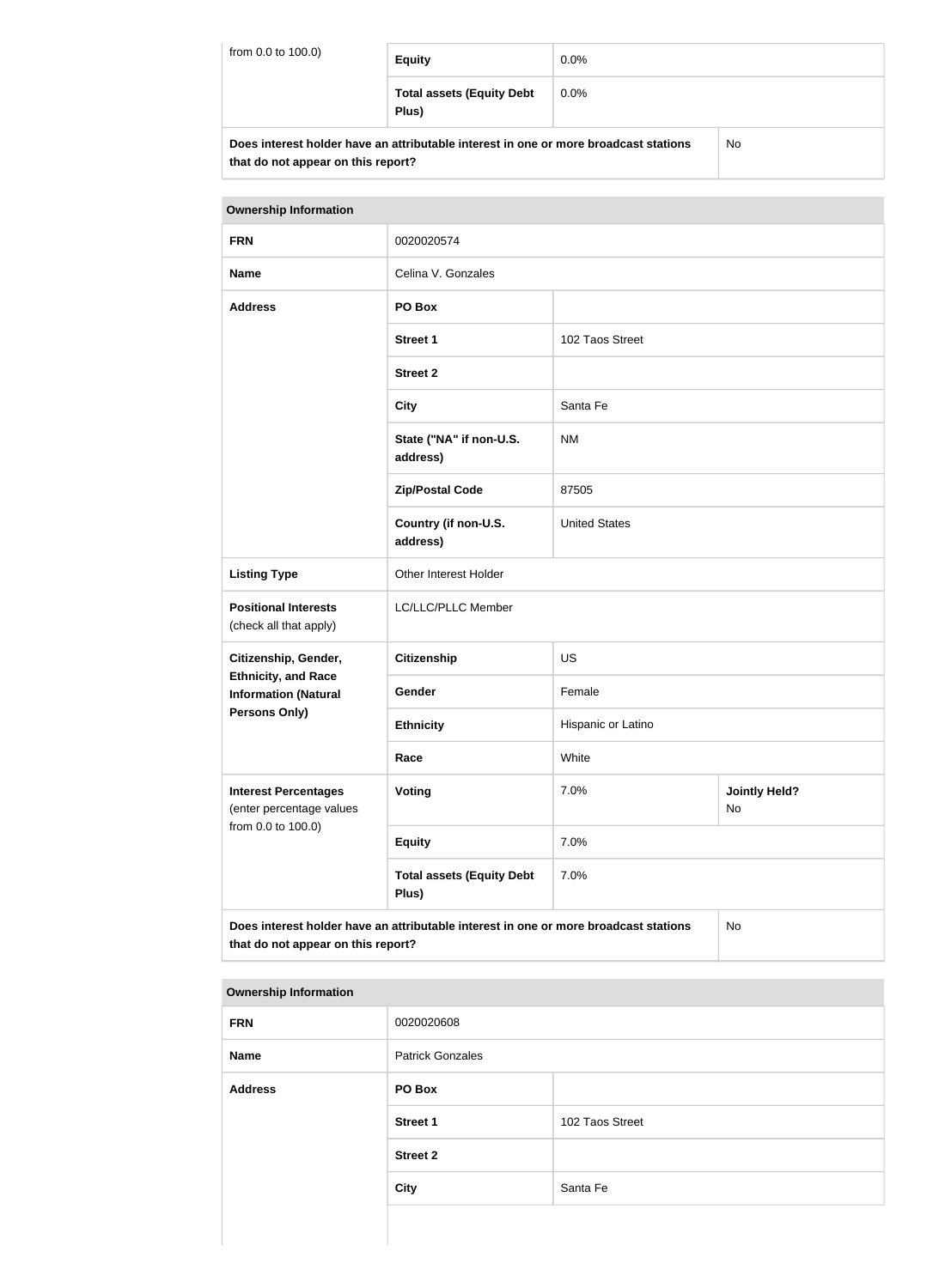|                                                                               | State ("NA" if non-U.S.<br>address)                                                  | <b>NM</b>            |                            |  |
|-------------------------------------------------------------------------------|--------------------------------------------------------------------------------------|----------------------|----------------------------|--|
|                                                                               | <b>Zip/Postal Code</b>                                                               | 87505                |                            |  |
|                                                                               | Country (if non-U.S.<br>address)                                                     | <b>United States</b> |                            |  |
| <b>Listing Type</b>                                                           | <b>Other Interest Holder</b>                                                         |                      |                            |  |
| <b>Positional Interests</b><br>(check all that apply)                         | LC/LLC/PLLC Member                                                                   |                      |                            |  |
| Citizenship, Gender,                                                          | <b>Citizenship</b>                                                                   | <b>US</b>            |                            |  |
| <b>Ethnicity, and Race</b><br><b>Information (Natural</b>                     | <b>Gender</b>                                                                        | Male                 |                            |  |
| Persons Only)                                                                 | <b>Ethnicity</b>                                                                     | Hispanic or Latino   |                            |  |
|                                                                               | Race                                                                                 | White                |                            |  |
| <b>Interest Percentages</b><br>(enter percentage values<br>from 0.0 to 100.0) | Voting                                                                               | 24.0%                | <b>Jointly Held?</b><br>No |  |
|                                                                               | <b>Equity</b>                                                                        | 24.0%                |                            |  |
|                                                                               | <b>Total assets (Equity Debt</b><br>Plus)                                            | 24.0%                |                            |  |
|                                                                               | Does interest holder have an attributable interest in one or more broadcast stations |                      | No                         |  |

**that do not appear on this report?**

**Ownership Information FRN** 0029151008 **Name** Javier Gonzales **Address PO Box Street 1** 102 Taos Street **Street 2 City** Santa Fe **State ("NA" if non-U.S. address)** NM **Zip/Postal Code** 87505 **Country (if non-U.S. address)** United States **Listing Type Circuit Constructs** Other Interest Holder **Positional Interests** (check all that apply) LC/LLC/PLLC Member **Citizenship, Gender, Ethnicity, and Race Information (Natural Persons Only) Citizenship** US Gender Male **Ethnicity** Hispanic or Latino **Race** White **Interest Percentages** (enter percentage values from 0.0 to 100.0) **Voting 24.0% / Voting 24.0% / Voting 100 / Voting 24.0% / Voting 24.0% / Voting 24.0% / Voting 26.0 / Voting 26.0 / Voting 26.0 / Voting 26.0 / Voting 26.0 / Voting 20.0 / Voting 20.0 / Voting 20.0 / Voting 20.0 / Voting** No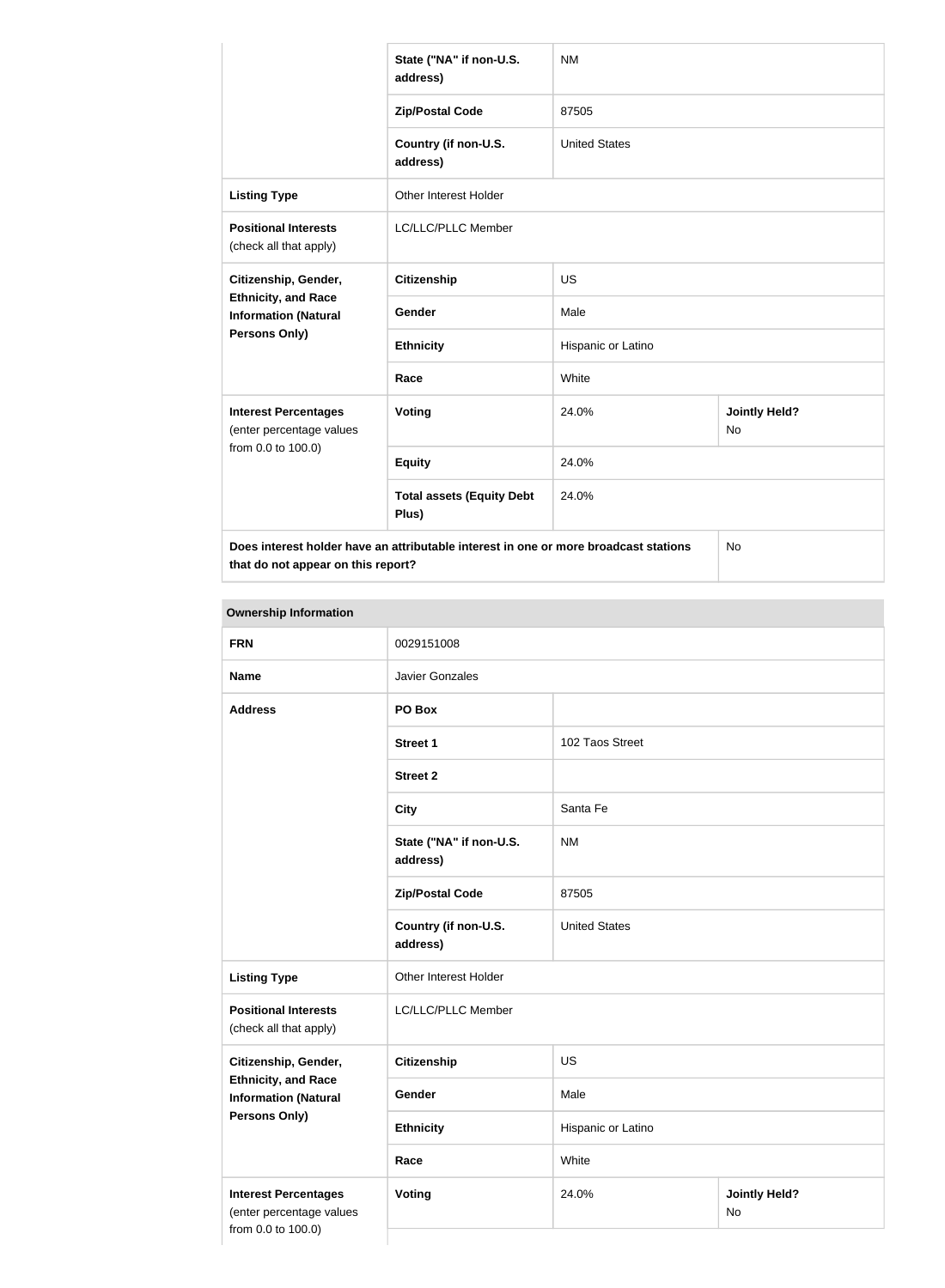| <b>Equity</b>                                                                        | 24.0% |     |
|--------------------------------------------------------------------------------------|-------|-----|
| <b>Total assets (Equity Debt</b><br>Plus)                                            | 24.0% |     |
| Does interest holder have an attributable interest in one or more broadcast stations |       | No. |

| <b>Ownership Information</b>                                                                                                     |                                           |                                            |  |  |
|----------------------------------------------------------------------------------------------------------------------------------|-------------------------------------------|--------------------------------------------|--|--|
| <b>FRN</b>                                                                                                                       | 0029151032                                |                                            |  |  |
| <b>Name</b>                                                                                                                      | <b>Josh Gonzales</b>                      |                                            |  |  |
| <b>Address</b>                                                                                                                   | PO Box                                    |                                            |  |  |
|                                                                                                                                  | <b>Street 1</b>                           | 102 Taos Street                            |  |  |
|                                                                                                                                  | <b>Street 2</b>                           |                                            |  |  |
|                                                                                                                                  | <b>City</b>                               | Santa Fe                                   |  |  |
|                                                                                                                                  | State ("NA" if non-U.S.<br>address)       | <b>NM</b>                                  |  |  |
|                                                                                                                                  | <b>Zip/Postal Code</b>                    | 87505                                      |  |  |
|                                                                                                                                  | Country (if non-U.S.<br>address)          | <b>United States</b>                       |  |  |
| <b>Listing Type</b>                                                                                                              | Other Interest Holder                     |                                            |  |  |
| <b>Positional Interests</b><br>(check all that apply)                                                                            | LC/LLC/PLLC Member                        |                                            |  |  |
| Citizenship, Gender,                                                                                                             | <b>Citizenship</b>                        | US                                         |  |  |
| <b>Ethnicity, and Race</b><br><b>Information (Natural</b>                                                                        | Gender                                    | Male                                       |  |  |
| <b>Persons Only)</b>                                                                                                             | <b>Ethnicity</b>                          | Hispanic or Latino                         |  |  |
|                                                                                                                                  | Race                                      | White                                      |  |  |
| <b>Interest Percentages</b><br>(enter percentage values<br>from 0.0 to 100.0)                                                    | Voting                                    | 10.0%<br><b>Jointly Held?</b><br><b>No</b> |  |  |
|                                                                                                                                  | <b>Equity</b>                             | 10.0%                                      |  |  |
|                                                                                                                                  | <b>Total assets (Equity Debt</b><br>Plus) | 10.0%                                      |  |  |
| Does interest holder have an attributable interest in one or more broadcast stations<br>No<br>that do not appear on this report? |                                           |                                            |  |  |

### **Ownership Information**

**that do not appear on this report?**

| <b>FRN</b>     | 0029151065            |                 |
|----------------|-----------------------|-----------------|
| <b>Name</b>    | George Gonzales, III. |                 |
| <b>Address</b> | PO Box                |                 |
|                | <b>Street 1</b>       | 102 Taos Street |
|                | <b>Street 2</b>       |                 |
|                | <b>City</b>           | Santa Fe        |
|                |                       |                 |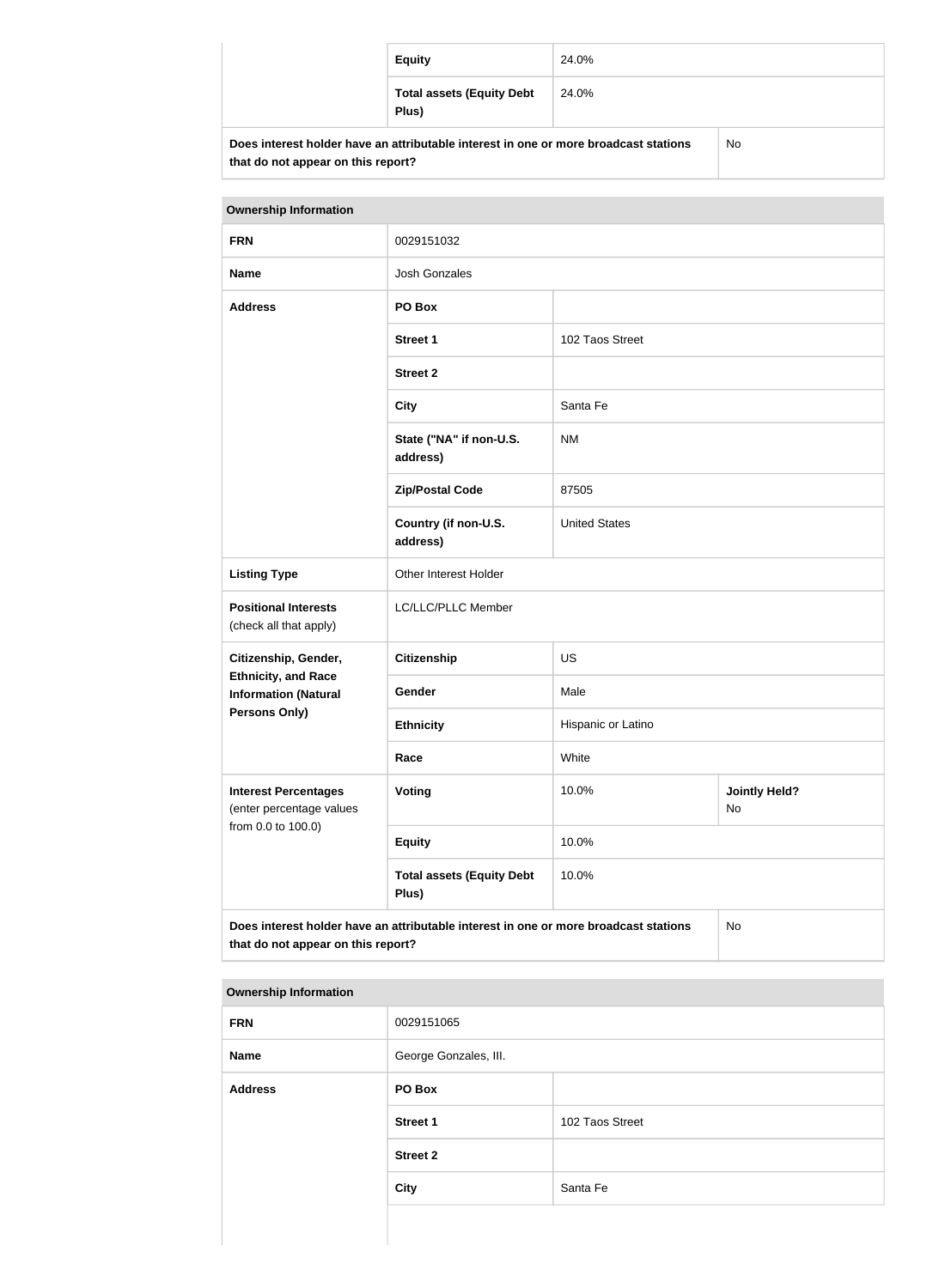|                                                                               | State ("NA" if non-U.S.<br>address)                                                  | <b>NM</b>            |                                   |  |
|-------------------------------------------------------------------------------|--------------------------------------------------------------------------------------|----------------------|-----------------------------------|--|
|                                                                               | <b>Zip/Postal Code</b>                                                               | 87505                |                                   |  |
|                                                                               | Country (if non-U.S.<br>address)                                                     | <b>United States</b> |                                   |  |
| <b>Listing Type</b>                                                           | <b>Other Interest Holder</b>                                                         |                      |                                   |  |
| <b>Positional Interests</b><br>(check all that apply)                         | LC/LLC/PLLC Member                                                                   |                      |                                   |  |
| Citizenship, Gender,                                                          | <b>Citizenship</b>                                                                   | <b>US</b>            |                                   |  |
| <b>Ethnicity, and Race</b><br><b>Information (Natural</b>                     | Gender                                                                               | Male                 |                                   |  |
| Persons Only)                                                                 | <b>Ethnicity</b>                                                                     | Hispanic or Latino   |                                   |  |
|                                                                               | Race                                                                                 | White                |                                   |  |
| <b>Interest Percentages</b><br>(enter percentage values<br>from 0.0 to 100.0) | Voting                                                                               | 10.0%                | <b>Jointly Held?</b><br><b>No</b> |  |
|                                                                               | <b>Equity</b>                                                                        | 10.0%                |                                   |  |
|                                                                               | <b>Total assets (Equity Debt</b><br>Plus)                                            | 10.0%                |                                   |  |
|                                                                               | Does interest holder have an attributable interest in one or more broadcast stations |                      | No                                |  |

**that do not appear on this report?**

**Ownership Information FRN** 0029150950 **Name** Estevan M. Gonzales **Address PO Box Street 1** 102 Taos Street **Street 2 City** Santa Fe **State ("NA" if non-U.S. address)** NM **Zip/Postal Code** 87505 **Country (if non-U.S. address)** United States **Listing Type Circuit Constructs** Other Interest Holder **Positional Interests** (check all that apply) LC/LLC/PLLC Member **Citizenship, Gender, Ethnicity, and Race Information (Natural Persons Only) Citizenship** US Gender Male **Ethnicity** Hispanic or Latino **Race** White **Interest Percentages** (enter percentage values from 0.0 to 100.0) **Voting 25.0% / Voting 25.0% / Voting 25.0% / Voting 25.0% / Voting 25.0% / Voting 25.0% / Voting 25.0% / Voting 25.0% / Voting 25.0% / Voting 25.0% / Voting 25.0% / Voting 25.0% / Voting 25.0% / Voting 25.0% / Voting 25.0** No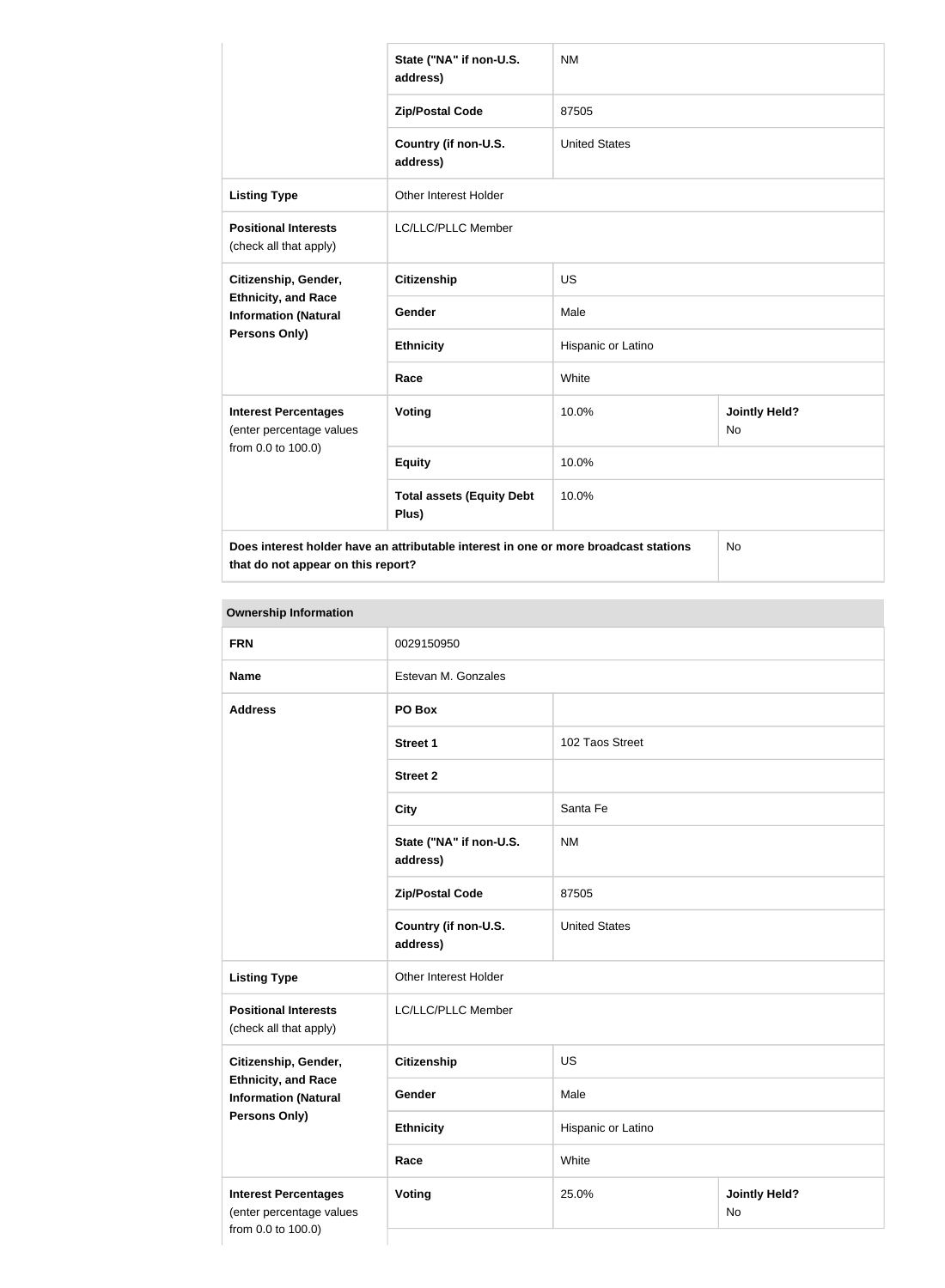|                                                                                                                                   | <b>Equity</b>                             | 25.0% |  |
|-----------------------------------------------------------------------------------------------------------------------------------|-------------------------------------------|-------|--|
|                                                                                                                                   | <b>Total assets (Equity Debt</b><br>Plus) | 25.0% |  |
| Does interest holder have an attributable interest in one or more broadcast stations<br>No.<br>that do not appear on this report? |                                           |       |  |
| Yes<br>(b) Respondent certifies that any interests, including equity, financial, or voting                                        |                                           |       |  |

| (c) Does the Respondent or any reported interest holder         | No. |
|-----------------------------------------------------------------|-----|
| hold an attributable interest in any newspaper entities in      |     |
| the same market as any station for which this report is         |     |
| filed, as defined in 47 C.F.R. Section 73.3555?                 |     |
| If "Yes," provide information describing the interest(s), using |     |
| EITHER the subform OR the spreadsheet option below.             |     |
| Respondents with a large number (50 or more) of entries to      |     |
| submit should use the spreadsheet option.                       |     |
| NOTE: Spreadsheets must be submitted in a special XML           |     |
| Spreadsheet format with the appropriate structure that is       |     |
| specified in the documentation. For instructions on how to      |     |
| use the spreadsheet option to complete this question            |     |
| (including templates to start with), please Click Here.         |     |
| If using the subform, leave the percentage of total assets      |     |
| (Equity Debt Plus) field blank for an interest holder unless    |     |
| that interest holder has an attributable interest in the        |     |
| newspaper entity solely on the basis of the Commission's        |     |
| Equity Debt Plus attribution standard, 47 C.F.R. Section        |     |
| 73.3555, Note 2(i). If using an XML Spreadsheet, enter "NA"     |     |
| into the percentage of total assets (Equity Debt Plus) field    |     |
| for an interest holder unless that interest holder has an       |     |
| attributable interest in the newspaper entity solely on the     |     |
| basis of the Commission's Equity Debt Plus attribution          |     |
| standard.                                                       |     |
| The Respondent must provide an FCC Registration Number          |     |
| for each interest holder reported in response to this           |     |
| question. Please see the Instructions for detailed information  |     |
| and guidance concerning this requirement.                       |     |

**(d) Are any of the individuals listed as an attributable interest holder in the Respondent married to each other or related to each other as parentchild or as siblings?** Yes

If "Yes," provide the following information for each such the relationship.

**interests, not reported in this filing are non-attributable.**

If "No," submit as an exhibit an explanation.

| <b>Family Relationships</b> |              |             |                         |
|-----------------------------|--------------|-------------|-------------------------|
| <b>FRN</b>                  | 0020020574   | <b>Name</b> | Celina V Gonzales       |
| <b>FRN</b>                  | 0020020608   | <b>Name</b> | <b>Patrick Gonzales</b> |
| Relationship                | Parent/Child |             |                         |

#### **Family Relationships**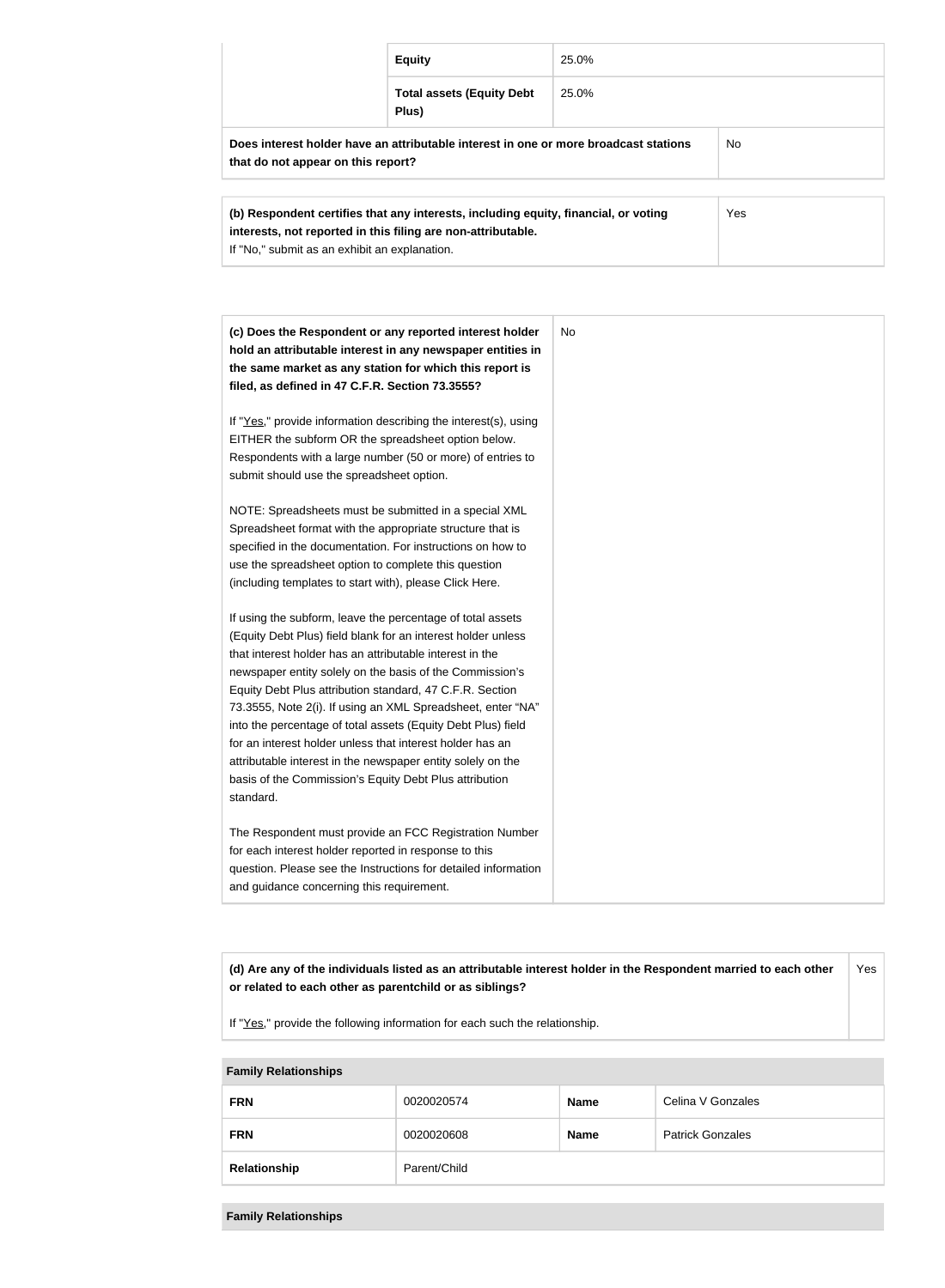| <b>FRN</b>   | 0020020574   | <b>Name</b> | Celina V Gonzales  |
|--------------|--------------|-------------|--------------------|
| <b>FRN</b>   | 0029150950   | <b>Name</b> | Estevan M Gonzales |
| Relationship | Parent/Child |             |                    |

| <b>Family Relationships</b> |            |             |                         |
|-----------------------------|------------|-------------|-------------------------|
| <b>FRN</b>                  | 0020020608 | <b>Name</b> | <b>Patrick Gonzales</b> |
| <b>FRN</b>                  | 0029151008 | <b>Name</b> | Javier Gonzales         |
| Relationship                | Siblings   |             |                         |

### **Family Relationships**

| <b>FRN</b>   | 0029151032 | <b>Name</b> | Josh Gonzales         |
|--------------|------------|-------------|-----------------------|
| <b>FRN</b>   | 0029151065 | <b>Name</b> | George Gonzales, III. |
| Relationship | Siblings   |             |                       |

#### **Family Relationships**

| <b>FRN</b>   | 0029150950 | <b>Name</b> | Estevan M Gonzales      |
|--------------|------------|-------------|-------------------------|
| <b>FRN</b>   | 0020020608 | <b>Name</b> | <b>Patrick Gonzales</b> |
| Relationship | Siblings   |             |                         |

#### **Family Relationships**

| <b>FRN</b>   | 0029150950 | <b>Name</b> | Estevan M Gonzales |
|--------------|------------|-------------|--------------------|
| <b>FRN</b>   | 0029151008 | <b>Name</b> | Javier Gonzales    |
| Relationship | Siblings   |             |                    |

#### **Family Relationships**

| <b>FRN</b>   | 0020020574   | <b>Name</b> | Celina V Gonzales      |
|--------------|--------------|-------------|------------------------|
| <b>FRN</b>   | 0029151008   | <b>Name</b> | <b>Javier Gonzales</b> |
| Relationship | Parent/Child |             |                        |

**(e) Is Respondent seeking an attribution exemption for any officer or director with duties wholly unrelated to the Licensee(s)?** No

If "Yes," complete the information in the required fields and submit an Exhibit fully describing that individual's duties and responsibilities, and explaining why that individual should not be attributed an interest.

**3. Organizational Chart (Licensees Only)**

Attach a flowchart or similar document showing the Licensee's vertical ownership structure including the Licensee and all entities that have attributable interests in the Licensee. Licensees with a single parent entity may provide a brief explanatory textual Exhibit in lieu of a flowchart or similar document. Licensees without parent entities should so indicate in a textual Exhibit.

#### **Non-Licensee Respondents should select "N/A" in response to this question.**

Licensee has no parent entity.